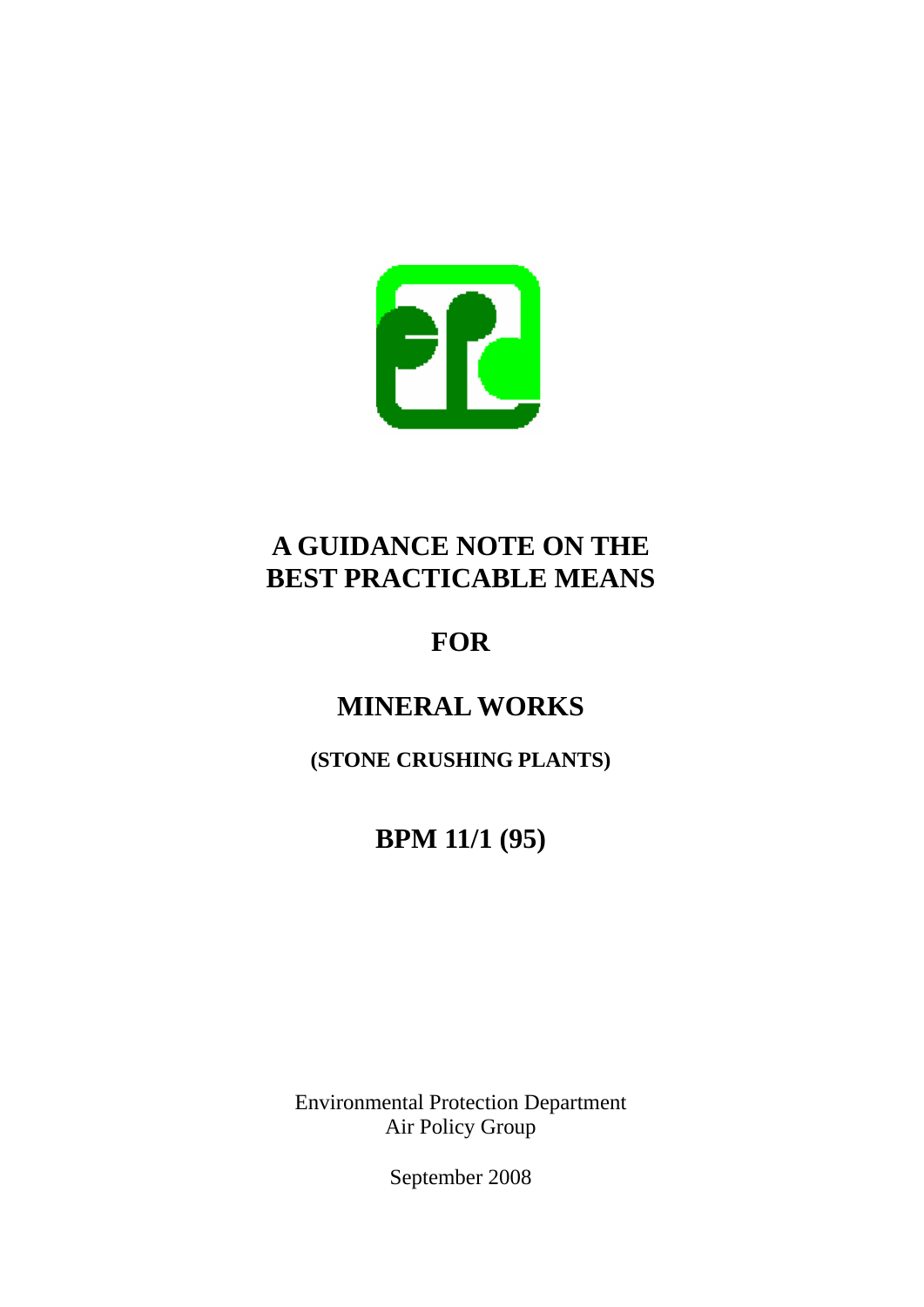## **1. INTRODUCTION**

- 1.1 This Note is one of a series issued by the Environmental Protection Department to provide guidance on air pollution management for processes specified under Part IV of the Air Pollution Control Ordinance (the Ordinance). It also serves as a guide for the assessment of an application for Specified Process licence under the Ordinance.
- 1.2 It should be understood that this Note sets out the basic requirements for the applicant to provide and maintain the best practicable means for the prevention of emission of air pollutants. The applicant should recognize that whether a licence is granted or refused, and on what conditions, will depend on all the circumstances of an individual application besides the requirements set out in this Note. The Authority may devise specific requirements for individual facility carrying out the specified process.
- 1.3 This Note covers the specified process and associated processes for the below operations under "Minerals Works" as described in Schedule 1 to the Ordinance in which:
	- (a) the processing capacity exceeds 5,000 tonnes per annum; and in which
	- (b) stones are subjected to any size reduction or grading by a process giving rise to dust, not being any works described in any other specified process.

## **2. EMISSION LIMITS**

- 2.1 All emissions to air, other than steam or water vapour, shall be colourless, free from persistent mist or fume, and free from droplets.
- 2.2 Emissions from the specified process and associated processes as covered by this Note shall not:
	- exceed the concentration limit set out in Annex I.
	- (a) exceed the concentration limit set out in Annex I. (b) appear to be as dark as or darker than Shade 1 on the Ringelmann Chart when compared in the appropriate manner with the Ringelmann Chart or an approved device.

## **3. FUEL RESTRICTION**

3.1 All fuels to be used shall comply with the Air Pollution Control (Fuel Restriction) Regulations in force.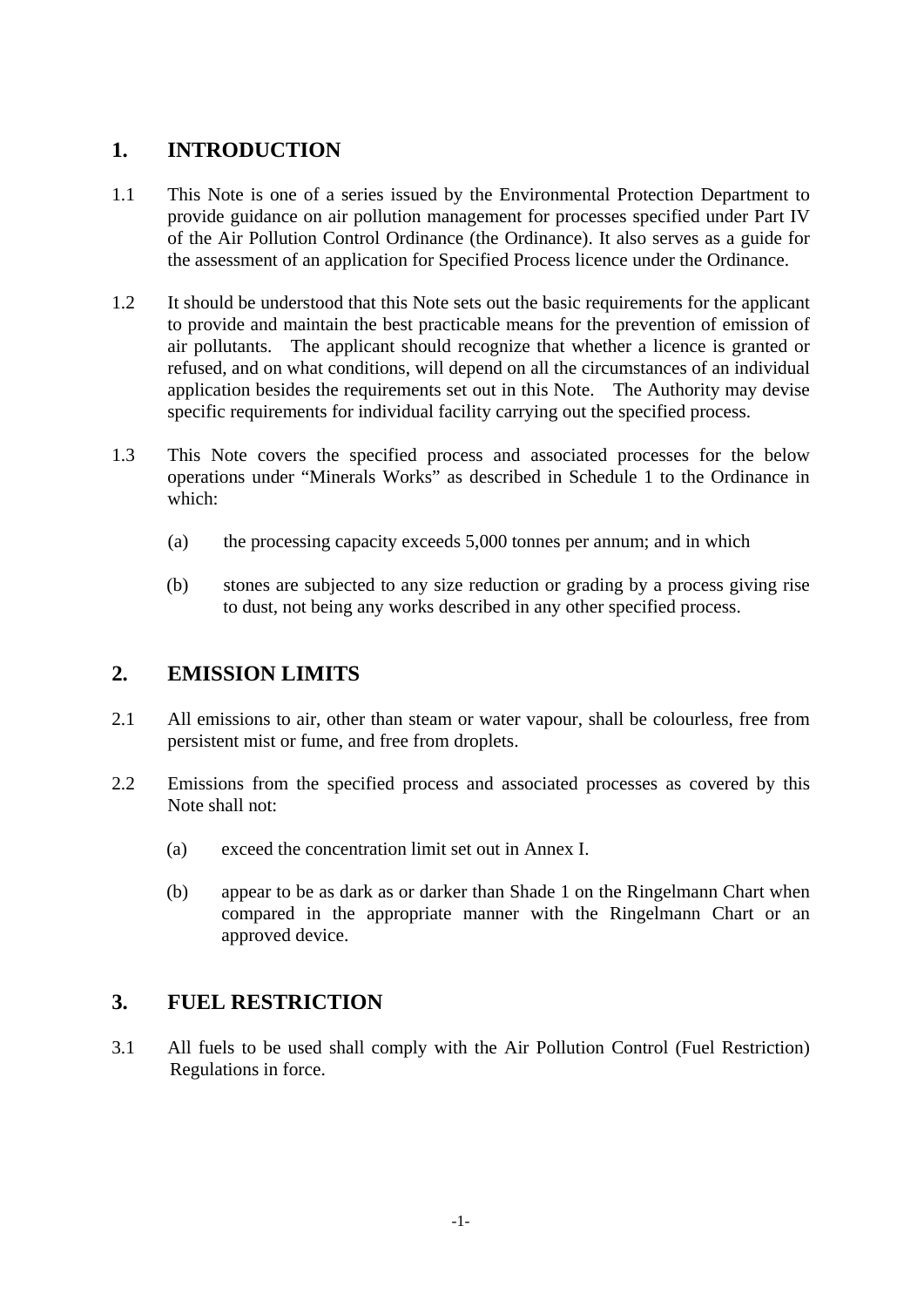## **4. CONTROL OF EMISSIONS**

4.1 Clean energy sources and fuels with proven benefits to air pollution reduction shall be used whenever possible in the relevant specified process and associated operations. The use of electricity or gaseous fuel for process heating or production of goods is always recommended.

#### *Engineering design / technical requirements*

- 4.2 To be agreed with the Authority. As a general guidance, the loading, unloading, handling and storage of fuel, raw materials, products, wastes or by-products should be carried out in manner acceptable to the Authority so as to minimize the release of visible dust emission; and/or other noxious or offensive emissions.
- 4.3 Without prejudice to the generality of the above general requirements, the following control measures shall be implemented:

### *Crushers*

- 4.4 The outlet of all primary crushers, and both inlet and outlet of all secondary and tertiary crushers, if not installed inside a reasonably dust tight housing, shall be enclosed and ducted to a dust extraction and collection system such as a fabric filter. The particulate concentration at the exhaust outlet of the dust collector shall not exceed the emission limit stipulated in Section 2 of this Note.
- 4.5 The inlet hopper of the primary crushers shall be enclosed on top and 3 sides to contain the emissions during dumping of rocks from trucks. The rock while still on the trucks shall be wetted before dumping.
- 4.6 Water sprayers shall be installed and operated in strategic locations at the feeding inlet of crushers.
- 4.7 Crusher enclosures shall be rigid and be fitted with self-closing doors and close-fitting entrances and exits. Where conveyors pass through the crusher enclosures, flexible covers shall be installed at entries and exits of the conveyors to the enclosure.

#### *Vibratory screens and grizzlies*

4.8 All vibratory screens shall be totally enclosed in a housing. Screenhouses shall be rigid and reasonably dust tight with self-closing doors or close-fitted entrances and exits for access. Where conveyors pass through the screenhouse, flexible covers shall be installed at entries and exits of the conveyors to the housing. Where containment of dust within the screenhouse structure is not successful then a dust extraction and collection system shall be provided. The particulate concentration at the exhaust outlet of the dust collector shall not exceed the emission limit stipulated in Section 2 of this Note.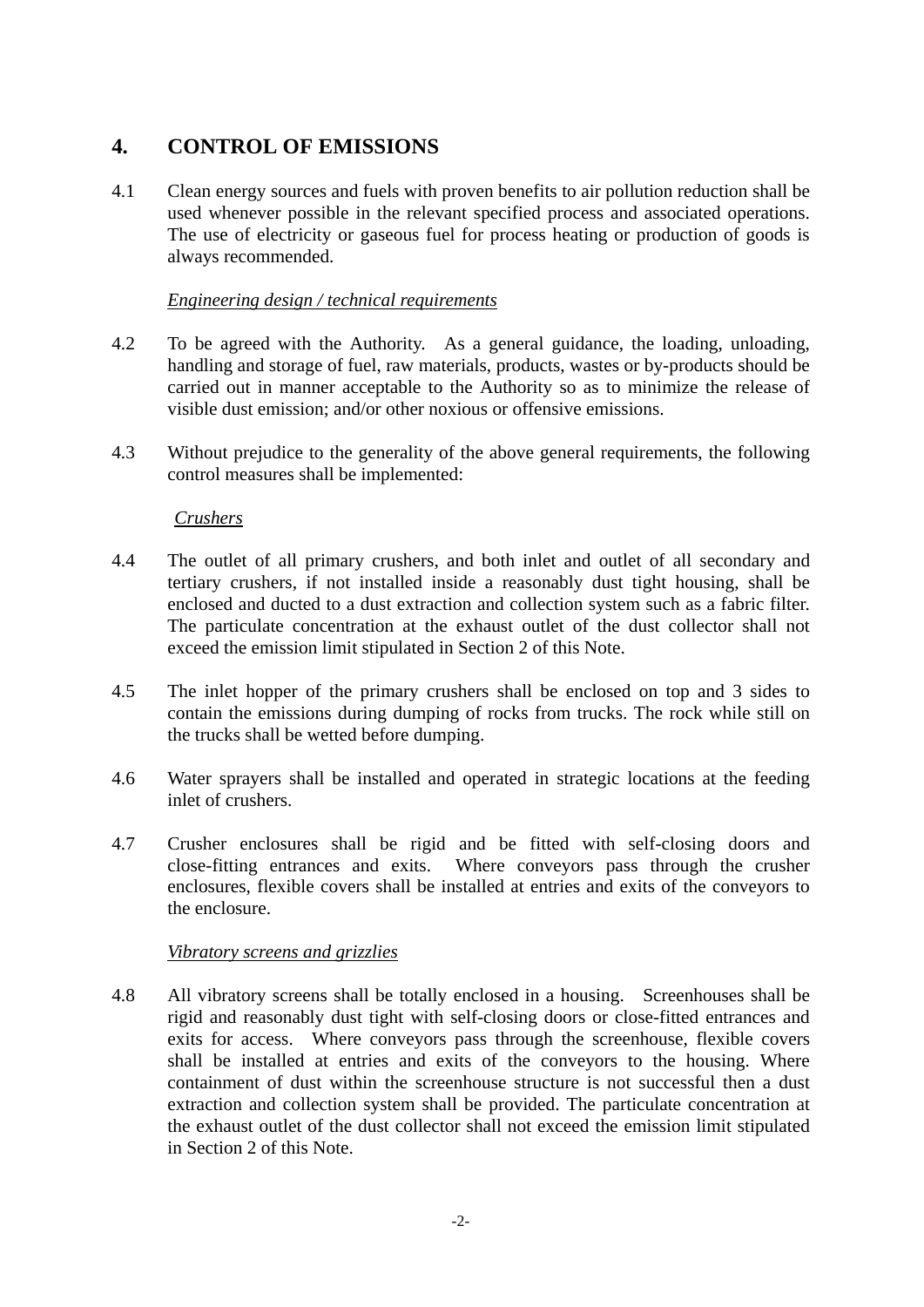4.9 All grizzlies shall be enclosed on top and 3 sides and sufficient water sprayers shall be installed at their feeding and outlet areas.

#### *Belt conveyors*

- 4.10 Except for those conveyors which are placed within a totally enclosed structure such as a screenhouse or those erected at the ground level, all conveyors shall be totally enclosed with windshield on top and 2 sides.
- 4.11 Effective belt scraper such as the pre-cleaner blades made by hard wearing materials and provided with pneumatic tensioner, or equivalent device, shall be installed at the head pulley of designated conveyor as required to dislodge fine dust particles that may adhere to the belt surface and to reduce carry-back of fine materials on the return belt. Bottom plates shall also be provided for the conveyor unless it has been demonstrated that the corresponding belt scraper is effective and well maintained to prevent falling material from the return belt.
- 4.12 Except for those transfer points which are placed within a totally enclosed structure such as a screenhouse, all transfer points to and from conveyors shall be enclosed. Where containment of dust within the enclosure is not successful, then water sprayers shall be provided. Openings for any enclosed structure for the passage of conveyors shall be fitted with flexible seals.

#### *Storage piles and bins*

- 4.13 Where practicable, free falling transfer points from conveyors to stockpiles shall be fitted with flexible curtains or be enclosed with chutes designed to minimize the drop height. Water sprays shall also be used where required.
- 4.14 The surface of all surge piles and stockpiles of blasted rocks or aggregates shall be kept sufficiently wet by water spraying wherever practicable.
- 4.15 All open stockpiles for aggregates of size in excess of 5 mm shall be kept sufficiently wet by water spraying where practicable.
- 4.16 The stockpiles of aggregates 5 mm in size or less shall be enclosed on 3 sides or suitably located to minimize wind-whipping. Save for fluctuations in stock or production, the average stockpile shall stay within the enclosure walls and in no case the height of the stockpile shall exceed twice the height of the enclosure walls.
- 4.17 Scattered piles gathered beneath belt conveyors, inside and around enclosures shall be cleared regularly.

#### *Rock drilling equipment*

4.18 Appropriate dust control equipment such as a dust extraction and collection system shall be used during rock drilling activities.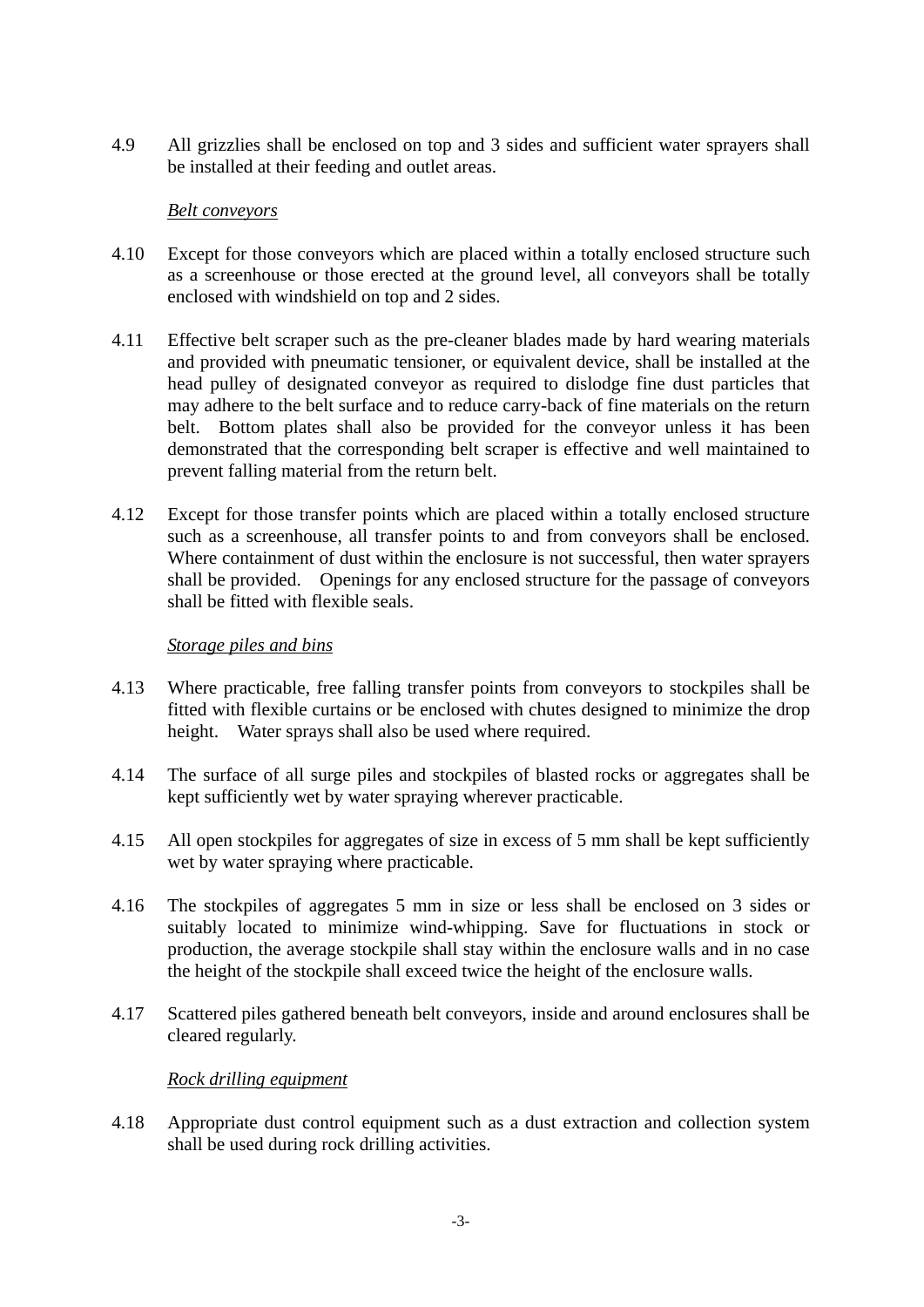# **5. FUGITIVE EMISSION CONTROL**

### 5.1 Boundary Ambient Standards

| Total suspended particulates      | 260 $\mu$ g/m <sup>3</sup> (24-hour average) |
|-----------------------------------|----------------------------------------------|
| Respirable suspended particulates | 180 $\mu$ g/m <sup>3</sup> (24-hour average) |

5.2 Fugitive emissions including emissions from stockpiles, conveyors and opening of structures shall be minimized as far as practicable. Emissions from these sources shall be substantially free from visible dust emission.

#### *Material transportation*

- 5.3 Roadways for the transportation of final products off-site leading from the entrance of the Works shall be paved or hard surfaced for an agreed distance.
- 5.4 Active haul roads inside the Works shall be adequately wetted with water.
- 5.5 Exhausts of trucks for transportation of rock materials within the site, wherever practicable, shall be directed upward.
- 5.6 Wheel cleaning facilities shall be provided for delivery trucks leaving the Works for the removal of mud.
- 5.7 Trucks carrying crushed and screened products shall have their loads covered with tarpaulin sheets before leaving the premises.
- 5.8 The handling and storage of the dust collected by the dust collection system shall be carried out without fugitive particulate emissions.

## *Housekeeping*

5.9 A high standard of housekeeping shall be maintained. Any piles of materials accumulated on or around the relevant plant shall be cleaned up regularly.

# **6. OPERATION AND MAINTENANCE**

- 6.1 Chemical suppressants or wetting agents may be added in the water used in the spraying systems.
- 6.2 All spraying systems used for dust suppression shall be maintained in good condition and shall be used as required. The flow rate and operating pressure of the spraying liquid/solution shall be sufficient to suppress dust emissions from the corresponding sources. The spraying system shall be able to cover the areas of emission points concerned.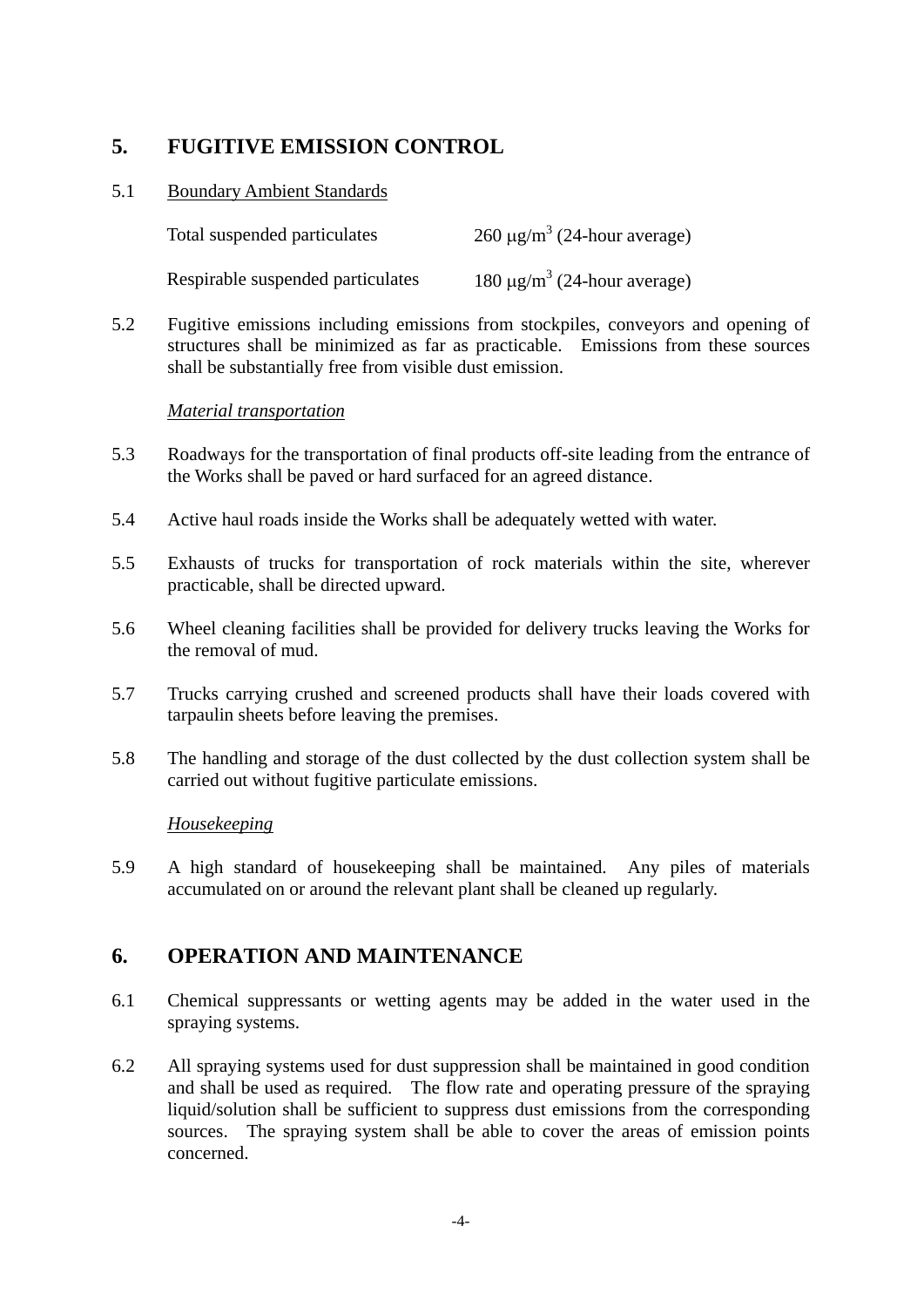- 6.3 The dust extraction and collection system shall be routinely inspected and maintained in good condition and shall be used as required.
- 6.4 The owner shall conduct an inspection of the dust extraction and control system at least once per month on the inspection items to be agreed by the Authority.
- 6.5 Malfunctioning or breakdown of equipment leading to abnormal emissions shall be dealt with promptly. In any case, the abnormal emission due to equipment failure shall be stopped as soon as practicable.
- 6.6 Malfunctioning and breakdown of the process or air pollution control equipment which would cause exceedance of the emission limits or breaches of other air pollution control requirements shall be reported to the Authority within 3 working days

## **7. MONITORING REQUIREMENTS**

- 7.1 To ensure that the licensed works is capable of meeting the required limits, emission testing and inspections will be conducted. The frequency and time of sampling which will depend upon local circumstances and the potential air pollution impact of the works, are to be agreed by the Authority.
- boundary and/or any other locations to be agreed by the Authority. The sampling 7.2 Monitoring of the 24-hour average concentration of the total suspended particulate and/or respirable suspended particulate in ambient air shall be conducted at the site shall conform to the United State Environmental Protection Agency's Reference Method for the Determination of Suspended Particulate Matter in the Atmosphere (High-volume Method) and shall be conducted at a frequency of not less than once every 6 calendar days.
- 7.3 A written summary of the results of the analysis of the ambient particulate concentration at the site boundary and/or any other locations agreed by the Authority shall be submitted to the Authority on a monthly basis.
- 7.4 Total monthly raw material input, product output and material stock (by manual recording), and other essential operating parameter(s) which may significantly affect the emission of air pollutants shall be recorded and submitted to the Authority, wherever necessary [i.e. requested by the Authority to do so].

## **8. COMMISSIONING**

8.1 Commissioning trials (to be witnessed by the Authority whenever appropriate) shall be conducted to demonstrate the performance of the air pollution control measures and a report of the commissioning trial shall be submitted to the Authority within one month after completion of the trial.